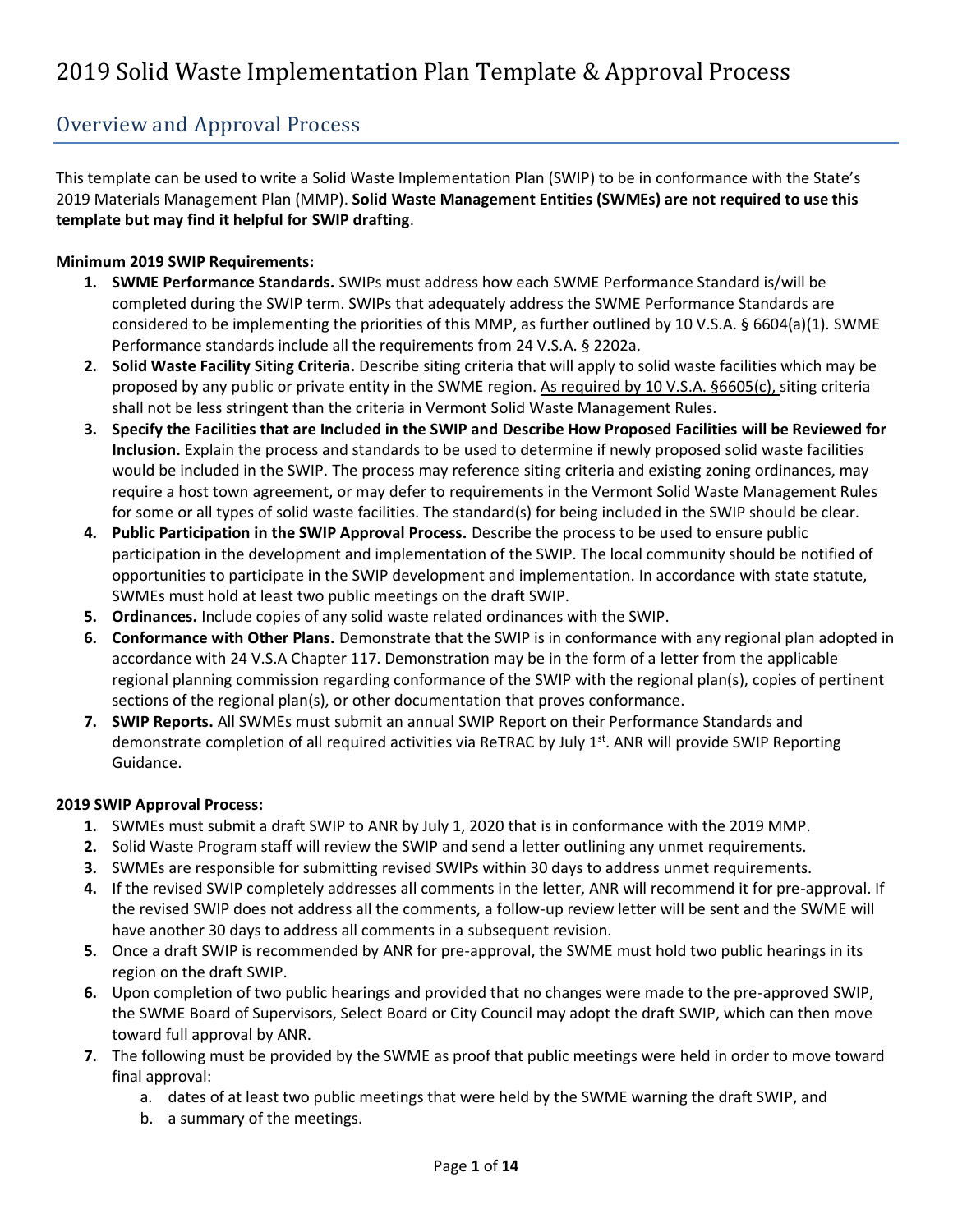**8.** If no changes were recommended on the draft SWIP at the public meetings, then it can move forward for final approval from ANR. The ANR, DEC, Waste Management and Prevention Division Director will provide final approval of SWIPs via an ANR approval letter. If the draft SWIP is revised in any way, ANR will need to review the changes before moving it forward for final approval.

#### **2019 SWIP Timeline**

- SWMEs must submit a draft SWIP that conforms to the 2019 MMP by July 1, 2020.
- All SWIPs must be approved by November 19, 2020.
- During the interim year in 2020 when SWIPs are being written and reviewed, SWMEs must continue to conform to Year 5 of the 2014 MMP with the following exceptions:
	- o For Household Hazardous Waste (HHW) collection requirements, SWMEs can choose to meet 2019 MMP requirements or the 2014 MMP's Year 5 HHW requirements.
	- o The survey is not required.
	- o Drywall collection is not required.
	- o Asphalt shingle collection is not required until 7/1/2021.
- 2019 MMP was finalized on November 19, 2019 therefore "SWIP years" for reporting purposes will begin with calendar year 2021 as follows:

SWIP Year 1 = Jan. 1 – Dec. 31, 2021 SWIP Year 2 = Jan. 1 – Dec. 31, 2022 SWIP Year 3 = Jan. 1 – Dec. 31, 2023 SWIP Year 4 = Jan. 1 – Dec. 31, 2024 SWIP Year 5 = Jan. 1 – Dec. 31, 2025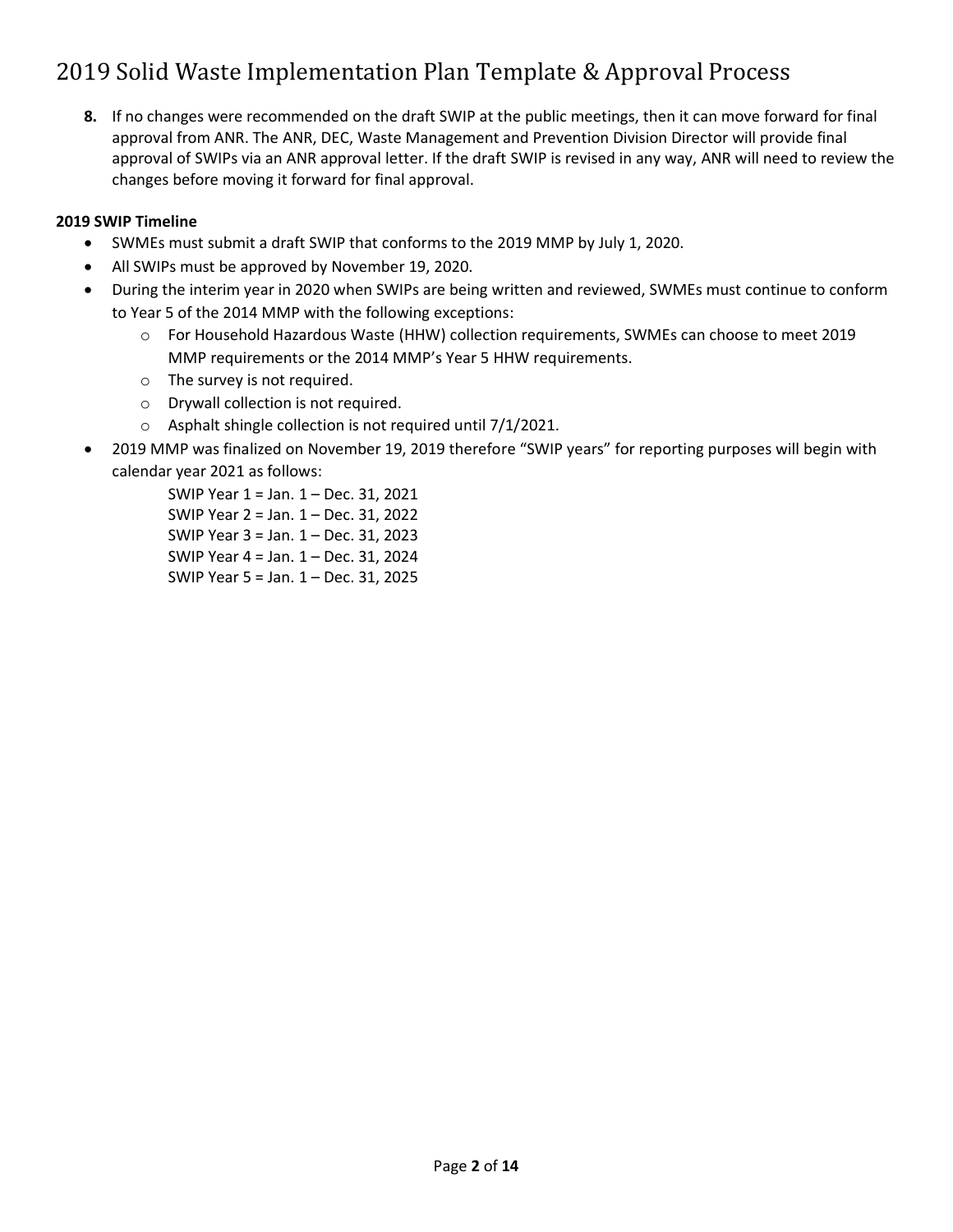#### SWIP Template

Please describe how you intend to meet the requirements of each MMP performance standard within the 5-year SWIP period. You may write a brief description of a program you will implement or bullet point specific tasks you will complete. Two to three sentences is often sufficient to respond to the MMP performance standards but provide as much description as you need to ensure clarity of how the performance standard will be met. Note that the space in the tables below will adjust to the amount of text you write.

#### **SWME Solid Waste Implementation Plan**

| Name of SWME          | The Londonderry SW Group                                                                   |
|-----------------------|--------------------------------------------------------------------------------------------|
| <b>Year Chartered</b> | Click here to enter text.                                                                  |
| (if applicable)       |                                                                                            |
| <b>Mission for</b>    | The Londonderry Group is committed to developing programs and policies to                  |
| <b>Sustainable</b>    | maximize waste reduction and increase recycling.                                           |
| <b>Materials</b>      |                                                                                            |
| <b>Management</b>     |                                                                                            |
| Names of              | Landgrove, Londonderry, Peru, Weston, Windham                                              |
| <b>Member</b>         |                                                                                            |
| Town(s)               |                                                                                            |
| П                     | Attach cover page once SWIP has been pre-approved with title and date adopted by SWME. The |
|                       | Londonderry Transfer Station is currently the only facility under this SWIP                |

#### **General**

| G1                             | <b>Disposal and Diversion Reporting.</b><br>DISPOSAL RATE: To track progress with state waste reduction goals, SWMEs must report their<br>disposal rate in SWIP years one and five. SWMEs may use the method in the ANR Data<br>Guidance to calculate their disposal rate or another method approved by ANR. Disposal rate<br>reports must be based on calendar year data and be submitted to ANR via ReTRAC by July 1st.<br>DOCUMENTATION (only required in annual SWIP reports):<br>1. First (1 <sup>st</sup> ) Year SWIP Report: report year 1 annual per person per year disposal rate.<br>2. Fifth (5 <sup>th</sup> ) Year SWIP Report: report year 5 annual per person per year disposal rate.<br>2. DIVERSION RATE: SWMEs are not required to report diversion rates to ANR; however, it is<br>strongly recommended that SWMEs track their diversion efforts to determine the success of<br>their programs and services. |
|--------------------------------|---------------------------------------------------------------------------------------------------------------------------------------------------------------------------------------------------------------------------------------------------------------------------------------------------------------------------------------------------------------------------------------------------------------------------------------------------------------------------------------------------------------------------------------------------------------------------------------------------------------------------------------------------------------------------------------------------------------------------------------------------------------------------------------------------------------------------------------------------------------------------------------------------------------------------------|
| <b>Plan to submit</b><br>data: | The Londonderry Group will submit data as required in years 1 and 5. Current (2019) disposal rate is<br>.13Tons per capita as a reference for future years. LSWG tracks disposal rates through monthly and quarterly<br>reports from Haulers, EPR Programs, NRRA.                                                                                                                                                                                                                                                                                                                                                                                                                                                                                                                                                                                                                                                               |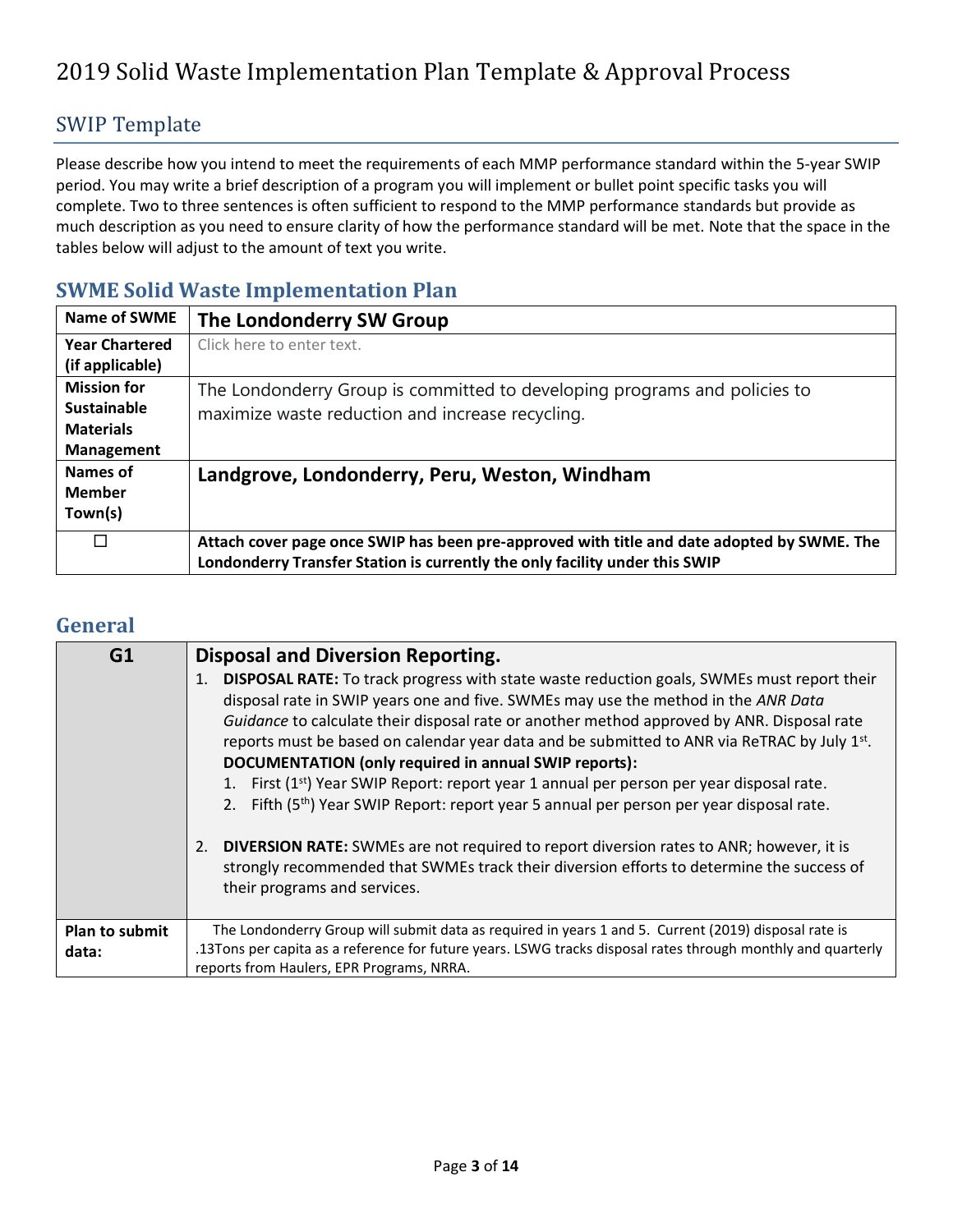| G <sub>2</sub>                                          | <b>SWIP Posting &amp; Publicity.</b> To ensure community members are aware of and can access the<br>SWIP, each SWME must—within one month of their SWIP approval—post their approved SWIP on<br>their website and submit one press release about their SWIP to local newspapers within two<br>months of SWIP approval.<br>DOCUMENTATION (only required in annual SWIP reports):<br>1. First (1 <sup>st</sup> ) Year SWIP Report: supply website link of SWIP and attach press release along<br>with date released and list of newspapers where it was sent. |
|---------------------------------------------------------|-------------------------------------------------------------------------------------------------------------------------------------------------------------------------------------------------------------------------------------------------------------------------------------------------------------------------------------------------------------------------------------------------------------------------------------------------------------------------------------------------------------------------------------------------------------|
| <b>Plan for Posting</b><br>and Press<br><b>Release:</b> | The SWIP will be posted on londonderryvt.org and a press release will be sent to The Chester<br>Telegraph                                                                                                                                                                                                                                                                                                                                                                                                                                                   |

| G <sub>3</sub>                                 | A-Z Waste & Recycling Guide. To ensure community members have access to local<br>information on state disposal bans and how to reuse, recycle, donate, compost, and safely dispose<br>of their unwanted materials, each SWME will develop and maintain an A-Z guide on their website<br>that lists regional management options for various materials. This guide must be updated on the<br>SWMEs website within the first SWIP year and remain accurate throughout the SWIP term. The list<br>must contain, at minimum, information on how to manage, recycle, or divert all state disposal<br>banned items in addition to information on where to recycle/reuse the following materials:<br>clothing/textiles, asphalt shingles and drywall, sharps, pharmaceuticals, and food for donation.<br>DOCUMENTATION (only required in annual SWIP reports):<br>1. Provide A-Z website link in annual SWIP report.<br>2. A-Z website link must be easily found from the district, alliance or town's website<br>within 2 clicks or fewer from the homepage.<br>3. Publicize the A-Z Waste & Recycling Guide with at least two forms of outreach annually<br>throughout the SWIP term. |
|------------------------------------------------|---------------------------------------------------------------------------------------------------------------------------------------------------------------------------------------------------------------------------------------------------------------------------------------------------------------------------------------------------------------------------------------------------------------------------------------------------------------------------------------------------------------------------------------------------------------------------------------------------------------------------------------------------------------------------------------------------------------------------------------------------------------------------------------------------------------------------------------------------------------------------------------------------------------------------------------------------------------------------------------------------------------------------------------------------------------------------------------------------------------------------------------------------------------------------------|
| <b>Plan for</b><br><b>Updating</b><br>Webpage: | The LSWGs website is updated as needed adding additions to SW Laws, new EPR programs, new or<br>different sites for recycling etc.                                                                                                                                                                                                                                                                                                                                                                                                                                                                                                                                                                                                                                                                                                                                                                                                                                                                                                                                                                                                                                              |
| <b>Plan for</b><br><b>Publicity:</b>           | The link to the site with the A-Z list will be sent to the town clerks of the five member towns for<br>inclusion in their town reports. And will be posted on FPF. The LSWGs web presence is part of the<br>Town of Londonderry's web page. There exists a separate section for Transfer Station and<br>Recycling. The A-Z list will be two clicks from that section's main page.                                                                                                                                                                                                                                                                                                                                                                                                                                                                                                                                                                                                                                                                                                                                                                                               |

| G4                               | <b>Variable Rate Pricing.</b> SWMEs must implement a variable rate pricing system that charges for<br>the collection of municipal solid waste from a residential customer for disposal based on the<br>volume or weight of the waste collected.<br>DOCUMENTATION (only required in annual SWIP reports):<br>1. In annual SWIP report, explain the method used to ensure haulers and facilities are<br>charging residents for trash based on volume or weight.                         |
|----------------------------------|---------------------------------------------------------------------------------------------------------------------------------------------------------------------------------------------------------------------------------------------------------------------------------------------------------------------------------------------------------------------------------------------------------------------------------------------------------------------------------------|
| <b>Description of</b><br>System: | Haulers register each year with Londonderry SW Group and must submit VRP with<br>their application. The list of current haulers will be listed in LSWG's annual report<br>Fees as of October 2, 2017 Municipal Solid Waste-Residential Rates - Up to a 13<br>gallon bag - \$2 to a 30 gallon bag - \$4, Bulk - 55 gallon bag - \$6, RECYCLING is<br>FREE-Commercial Rates-Light Construction Materials (per cubic yard) - \$40Heavy<br>Construction Materials (per cubic yard) - \$60 |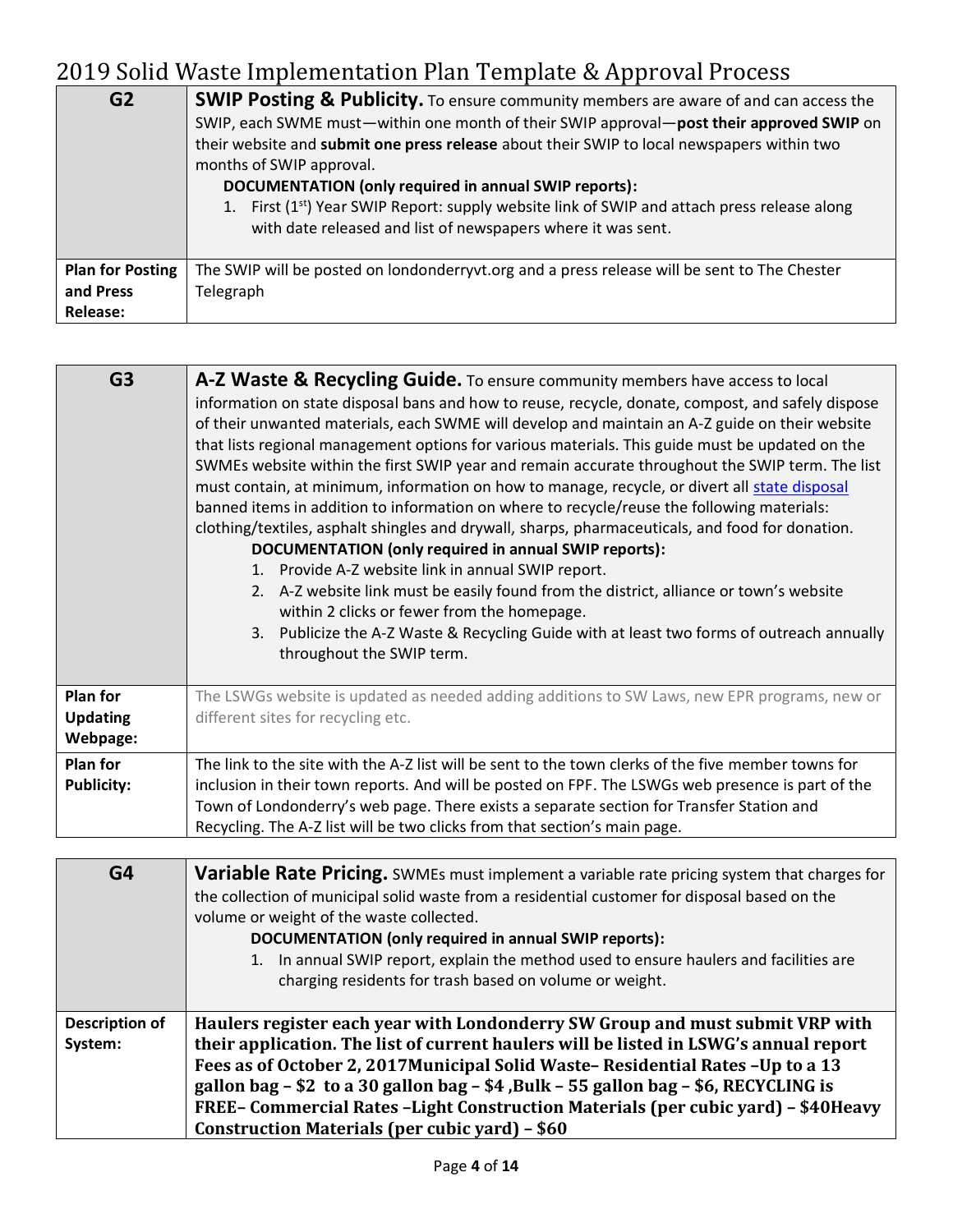| G <sub>5</sub>                                              | <b>Solid Waste Hauling Services.</b> To ensure community members have access to information<br>on solid waste hauling services in their region or town, SWMEs must annually update the contact<br>information and trash, recycling, and food scrap pickup services offered by all commercial solid<br>waste haulers operating within their region on the SWME website. SWMEs may elect to establish<br>licensing or registration programs to accomplish this requirement.<br>DOCUMENTATION (only required in annual SWIP reports):<br>1. In annual SWIP report, provide website link to hauler contact list and services haulers<br>provide. |
|-------------------------------------------------------------|----------------------------------------------------------------------------------------------------------------------------------------------------------------------------------------------------------------------------------------------------------------------------------------------------------------------------------------------------------------------------------------------------------------------------------------------------------------------------------------------------------------------------------------------------------------------------------------------------------------------------------------------|
| <b>Description of</b><br><b>Updating</b><br><b>Process:</b> | Haulers register each year with Londonderry SW Group. The list of current haulers will be listed in<br>LSWG's annual report with contact information listed on londonderryvt.org                                                                                                                                                                                                                                                                                                                                                                                                                                                             |

## **Outreach – Recycling, Organics, HHW/CEG, EPR Programs**

| <b>01</b>                                      | <b>School Outreach.</b> To ensure all K-12 public and private school children, faculty and staff<br>understand state disposal bans and how to reduce waste, reuse, recycle, compost, donate, and<br>safely manage materials responsibly, SWMEs must annually visit and work with K-12 public and<br>private schools to implement school-wide waste reduction programs - covering, at minimum,<br>disposal ban information, how to recycle correctly, how to separate food scraps for composting,<br>how to reduce wasted food and donate what is appropriate, how to safely manage hazardous<br>waste, and collection options available from Vermont's Extended Producer Responsibility<br>Programs for electronics, paint, batteries, mercury-containing bulbs and thermostats. SWMEs<br>must assist schools on a continual basis to ensure the effectiveness of waste reduction programs.<br>SWMEs must conduct in-person outreach and education assistance to at least 10% or 2 schools<br>(whichever is greater) within their jurisdiction each year, ensuring that at least 50% of the schools<br>are reached by the end of the SWIP term. SWMEs should prioritize outreach to schools that have |
|------------------------------------------------|-------------------------------------------------------------------------------------------------------------------------------------------------------------------------------------------------------------------------------------------------------------------------------------------------------------------------------------------------------------------------------------------------------------------------------------------------------------------------------------------------------------------------------------------------------------------------------------------------------------------------------------------------------------------------------------------------------------------------------------------------------------------------------------------------------------------------------------------------------------------------------------------------------------------------------------------------------------------------------------------------------------------------------------------------------------------------------------------------------------------------------------------------------------------------------------------------------|
|                                                | not yet been visited. For SWMEs with fewer than 10 schools, assistance should be offered on an<br>annual basis to at least 2 schools per year, with re-visits to schools if all schools in the jurisdiction<br>are reached early in the SWIP term.                                                                                                                                                                                                                                                                                                                                                                                                                                                                                                                                                                                                                                                                                                                                                                                                                                                                                                                                                    |
|                                                | SWMEs may work with ANR's Environmental Assistance Office to obtain information and technical<br>assistance on HHW/CEG handling, disposal, waste reduction, recycling, and finding cost effective<br>disposal options.<br>DOCUMENTATION (only required in annual SWIP reports):                                                                                                                                                                                                                                                                                                                                                                                                                                                                                                                                                                                                                                                                                                                                                                                                                                                                                                                       |
|                                                | 1. Provide a list of schools contacted, dates visited, informational materials provided (such as<br>VT Waste Not Guide), technical assistance or outreach offered, and status of recycling and<br>food scrap diversion programs in annual SWIP report.                                                                                                                                                                                                                                                                                                                                                                                                                                                                                                                                                                                                                                                                                                                                                                                                                                                                                                                                                |
| <b>Description of</b><br><b>Outreach Plan:</b> | There are three K-12 schools in the Londonderry SW Group's towns. At least two of these schools<br>will be contacted in-person each year of the SWIP. Outreach to schools will cover, at a minimum<br>disposal ban information, how to recycle, what to recycle, food scrap separation and collection,<br>how to manage hazardous waste. Schools are included in information about EPR laws and where<br>locations are to dispose of those materials. By the end of the SWIP all schools will have been<br>visited. Since there are only 3 school in the LSWG there will be follow up contact through the SWIP<br>period.                                                                                                                                                                                                                                                                                                                                                                                                                                                                                                                                                                             |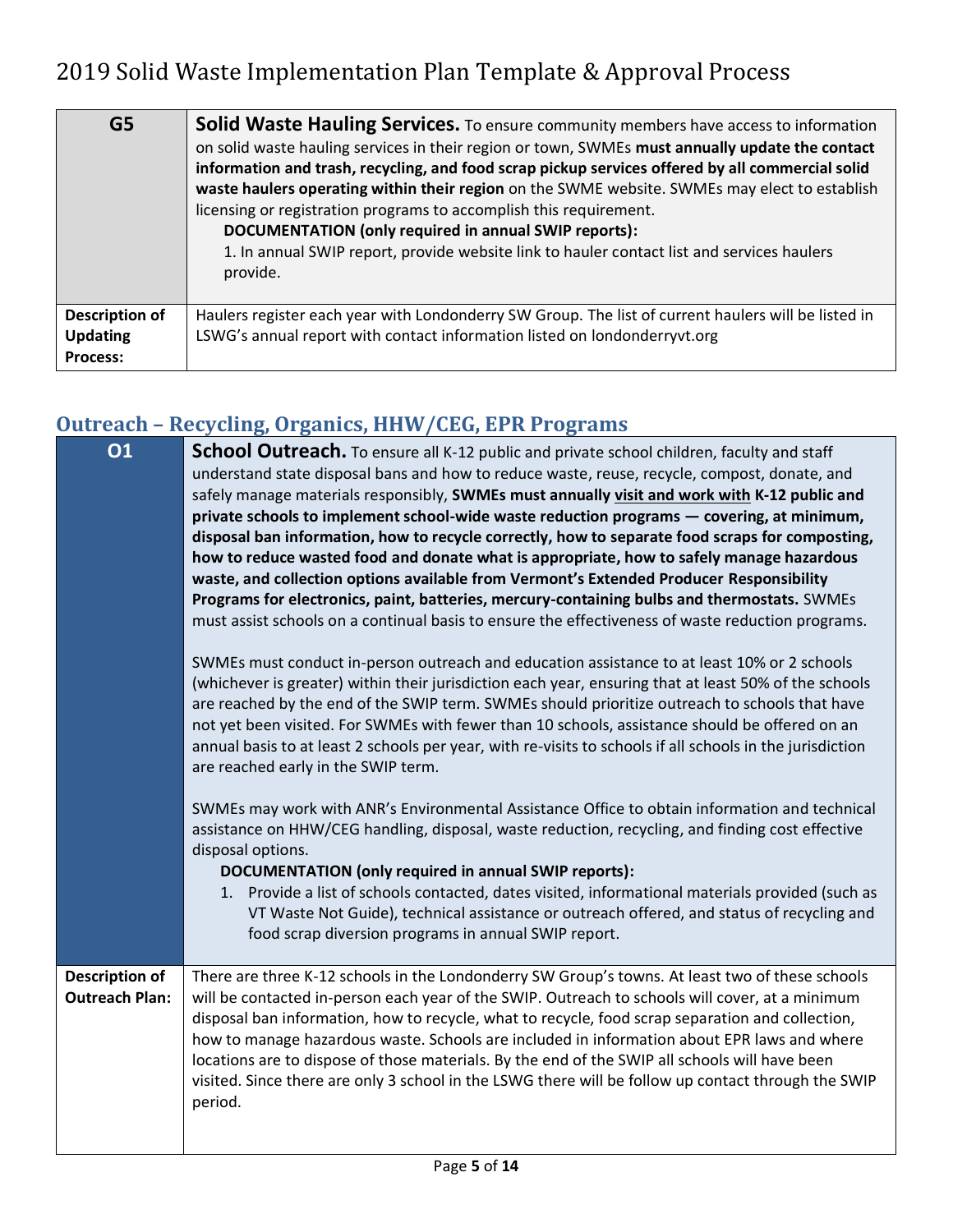| <b>O2</b>                                      | Direct Business Outreach. To ensure businesses and institutions (hospitals, nursing homes,<br>colleges, correctional facilities, and other large waste generators) understand how to meet State<br>requirements and reduce waste, recycle, compost, donate food/goods, and safely manage materials<br>responsibly, SWMEs must annually conduct business outreach and education either in person or<br>via phone - covering, at minimum, disposal ban information, how to recycle correctly, how to<br>separate food scraps for composting, how to reduce wasted food, how to safely manage<br>hazardous waste, and collection options available from Vermont's Extended Producer<br>Responsibility Programs for electronics, paint, batteries, mercury containing bulbs and<br>thermostats. SWMEs must provide business outreach and education on a continual basis to ensure<br>the effectiveness of waste reduction programs.<br>SWMEs must conduct business outreach and education to at least 2% or 20 businesses/institutions<br>(whichever is greater) within their jurisdiction each year and reach at least 10% of the businesses<br>and institutions within their region by the end of the SWIP term. For SWMEs with fewer than 20<br>businesses, all businesses must receive outreach at least twice during the SWIP term.<br>SWMEs should prioritize outreach to businesses that have not yet been contacted or visited or<br>those whose status is not yet known.<br>DOCUMENTATION (only required in annual SWIP reports):<br>1. In annual SWIP report, provide list of businesses/institutions contacted, date contacted,<br>outreach materials provided (such as the VT Waste Not Guide), and the status of<br>recycling and food scrap diversion programs and whether follow up is needed. |
|------------------------------------------------|-----------------------------------------------------------------------------------------------------------------------------------------------------------------------------------------------------------------------------------------------------------------------------------------------------------------------------------------------------------------------------------------------------------------------------------------------------------------------------------------------------------------------------------------------------------------------------------------------------------------------------------------------------------------------------------------------------------------------------------------------------------------------------------------------------------------------------------------------------------------------------------------------------------------------------------------------------------------------------------------------------------------------------------------------------------------------------------------------------------------------------------------------------------------------------------------------------------------------------------------------------------------------------------------------------------------------------------------------------------------------------------------------------------------------------------------------------------------------------------------------------------------------------------------------------------------------------------------------------------------------------------------------------------------------------------------------------------------------------------------------------------------------------------------------------------|
| <b>Description of</b><br><b>Outreach Plan:</b> | The Londonderry SW Group will conduct outreach with in-person or by phone to businesses within<br>the Group's towns and will report each contact in the Group's annual SWIP report. The LSWG is a<br>small SWME with limited population, up to 10 businesses a year will be contacted. There are an<br>estimated 80 businesses in the 5 towns LSWG serves. Contact with businesses will include at a<br>minimum disposal ban information, how to recycle, what to recycle, food scrap separation and<br>collection, how to manage hazardous waste. EPR programs are also discussed at the time of<br>contact. Businesses will be revisited if follow up assistance is needed should they not be complying<br>with any of the recycling requirements on the first visit.                                                                                                                                                                                                                                                                                                                                                                                                                                                                                                                                                                                                                                                                                                                                                                                                                                                                                                                                                                                                                                   |
|                                                |                                                                                                                                                                                                                                                                                                                                                                                                                                                                                                                                                                                                                                                                                                                                                                                                                                                                                                                                                                                                                                                                                                                                                                                                                                                                                                                                                                                                                                                                                                                                                                                                                                                                                                                                                                                                           |
| 03                                             | Waste Reduction at Events. To ensure community members have resources to reduce<br>waste, recycle, and divert food scraps from the trash at events, SWMEs must, at minimum, offer<br>technical assistance which could include signage and coordination with local haulers and facilities<br>accepting food scraps. Though not required, SWMEs are encouraged to host waste-sorting stations<br>at events with SWME staff or volunteers or to loan community members basic supplies such as<br>signage and collection bins.<br>DOCUMENTATION (only required in annual SWIP reports):<br>1. Provide information on SWME or town website of event waste reduction and diversion<br>resources and services and provide link in annual SWIP report.                                                                                                                                                                                                                                                                                                                                                                                                                                                                                                                                                                                                                                                                                                                                                                                                                                                                                                                                                                                                                                                            |

2. In annual SWIP report, list events that have received assistance each year.

**Description of Assistance:** The LSWG offers information about ways to reduce waste at events and has containers for loan to anyone holding an event. Please see http://www.londonderryvt.org/recycletransfer/ for information about waste reduction at events.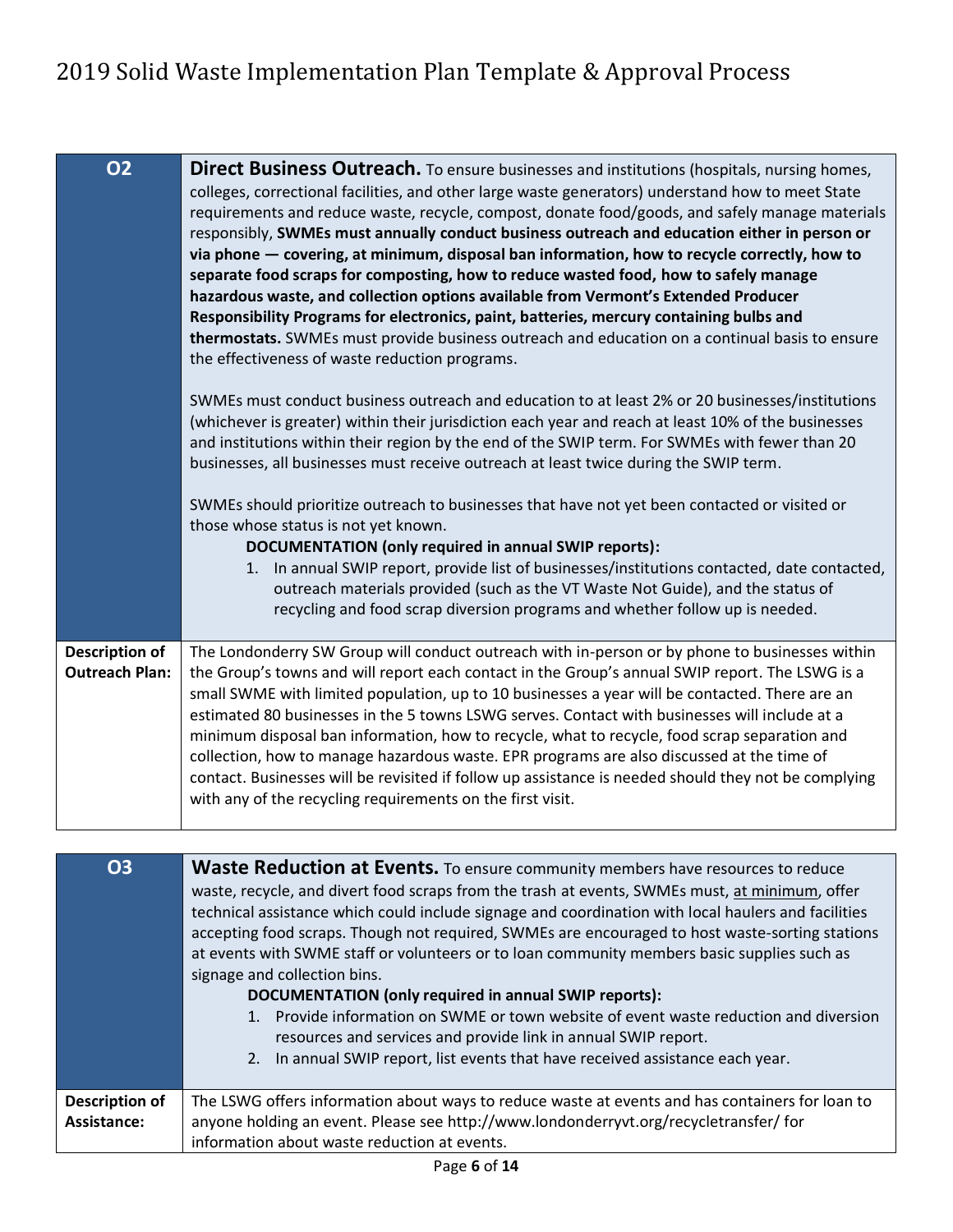| <b>O3</b> | <b>Waste Reduction at Events.</b> To ensure community members have resources to reduce<br>waste, recycle, and divert food scraps from the trash at events, SWMEs must, at minimum, offer<br>technical assistance which could include signage and coordination with local haulers and facilities<br>accepting food scraps. Though not required, SWMEs are encouraged to host waste-sorting stations<br>at events with SWME staff or volunteers or to loan community members basic supplies such as<br>signage and collection bins.<br>DOCUMENTATION (only required in annual SWIP reports):<br>1. Provide information on SWME or town website of event waste reduction and diversion<br>resources and services and provide link in annual SWIP report.<br>2. In annual SWIP report, list events that have received assistance each year. |
|-----------|-----------------------------------------------------------------------------------------------------------------------------------------------------------------------------------------------------------------------------------------------------------------------------------------------------------------------------------------------------------------------------------------------------------------------------------------------------------------------------------------------------------------------------------------------------------------------------------------------------------------------------------------------------------------------------------------------------------------------------------------------------------------------------------------------------------------------------------------|
|           |                                                                                                                                                                                                                                                                                                                                                                                                                                                                                                                                                                                                                                                                                                                                                                                                                                         |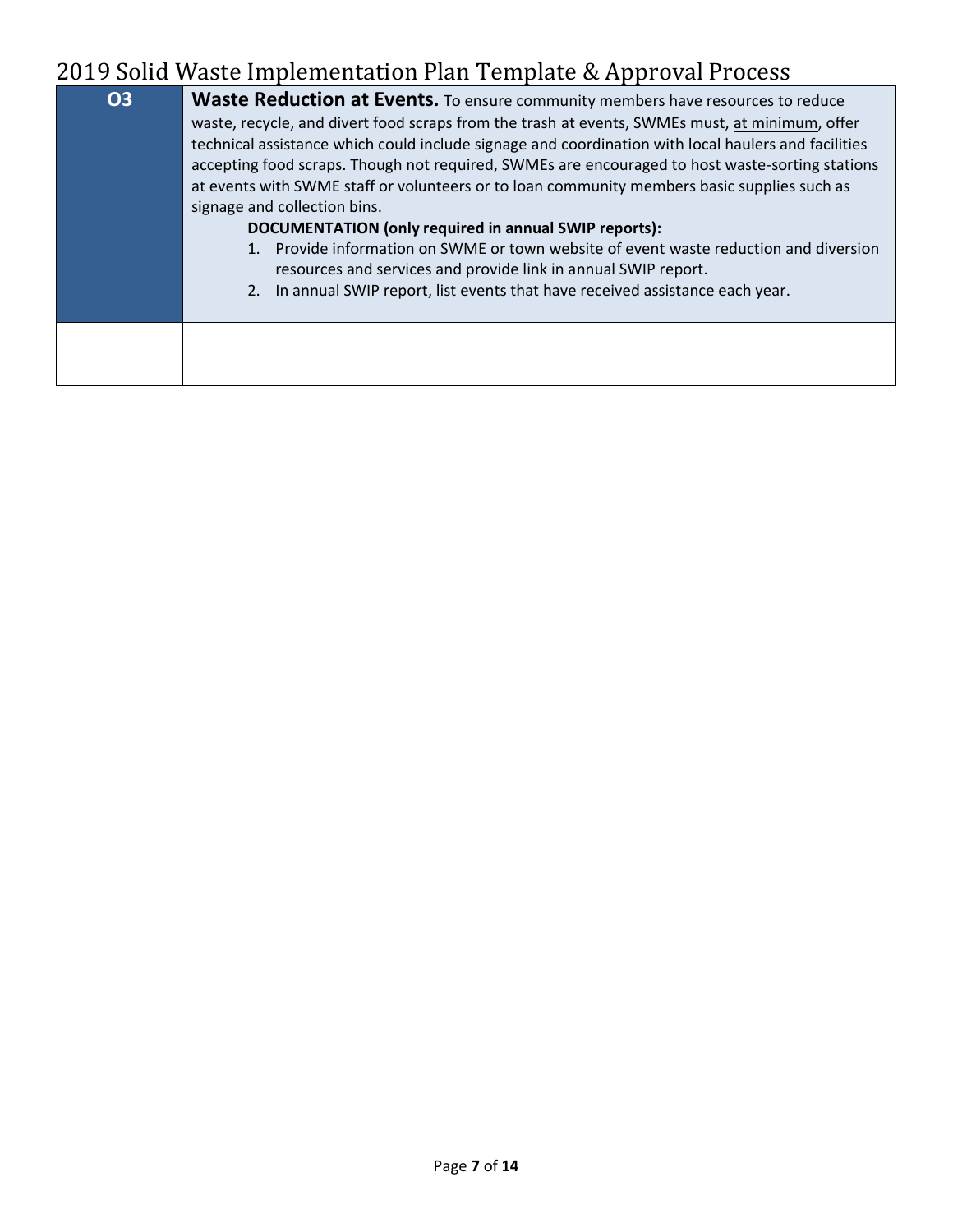### 2019 Solid Waste Implementation Plan Template & Approval Process **HHW & CEG Hazardous Waste**

| H1                                                  | HHW Collection Events and Facilities. To ensure community members have convenient<br>access to safely dispose of Household Hazardous Waste (HHW) and Conditionally Exempt Generator<br>Hazardous Waste (CEG), SWMEs must provide a minimum of two (2) HHW/CEG hazardous waste<br>collection events per year or access to a permanent HHW collection facility defined within this<br>MMP as a facility that is open at least one day per week and open at minimum from May through<br>October (ANR may consider approving requests for alternative operating days and seasonal<br>openings and closures of permanent facilities when necessary). SWMEs that provide access to a<br>permanent HHW collection facility in their region, are exempt from the requirement to offer all<br>towns at least one annual collection event within 20 road-miles. |
|-----------------------------------------------------|-------------------------------------------------------------------------------------------------------------------------------------------------------------------------------------------------------------------------------------------------------------------------------------------------------------------------------------------------------------------------------------------------------------------------------------------------------------------------------------------------------------------------------------------------------------------------------------------------------------------------------------------------------------------------------------------------------------------------------------------------------------------------------------------------------------------------------------------------------|
|                                                     | Minimum Requirements for SWMEs utilizing Collection Events: SWMEs must offer at least one<br>event scheduled in the spring and one in the fall and events must operate for a minimum of 4<br>hours. SWMEs who only offer collection events or operate HHW facilities with operating hours<br>similar to collection events must annually provide each of its towns with access to at least one<br>collection event (or to a facility) within 20 road-miles; meaning a maximum distance of 20 road-<br>miles from any point in the town. If a SWME provides additional events above the minimum<br>requirement, waivers to the minimum duration for each event may be considered by ANR. To meet<br>this 20 road-mile convenience requirement, certain regions may need to add collection events.                                                       |
|                                                     | SWMEs may share access to events and facilities provided a signed agreement confirming access by<br>the SWME's community members is obtained; and provided that an event or facility is within 20<br>road-miles from any point in a town that would be using that event or facility.                                                                                                                                                                                                                                                                                                                                                                                                                                                                                                                                                                  |
|                                                     | In the event an EPR Program is established for certain HHW materials, SWMEs would be required to<br>ensure that collection exists for all other HHW materials not covered by the HHW EPR Program and<br>to meet and maintain the above HHW collection and convenience standards.<br>DOCUMENTATION (only required in annual SWIP reports):<br>1. In annual SWIP report, provide dates of events or link to facility hours on SWME<br>website, number of participants and the amount of HHW/CEG hazardous waste<br>collected.                                                                                                                                                                                                                                                                                                                           |
| <b>Description of</b><br><b>Collection</b><br>Plan: | The Londonderry Group will hold two HHW events each year, one in the spring and one in the fall.<br>Each event will be scheduled from 9am to 1pm. The 5 LSWG towns are all within 20 miles of each<br>event. HHW collection data will be reported in ReTrac by January 31 <sup>st</sup> of the following year. The<br>LSWG's A-Z list, which includes, Banned and Dangerous Materials will be updated annually.                                                                                                                                                                                                                                                                                                                                                                                                                                       |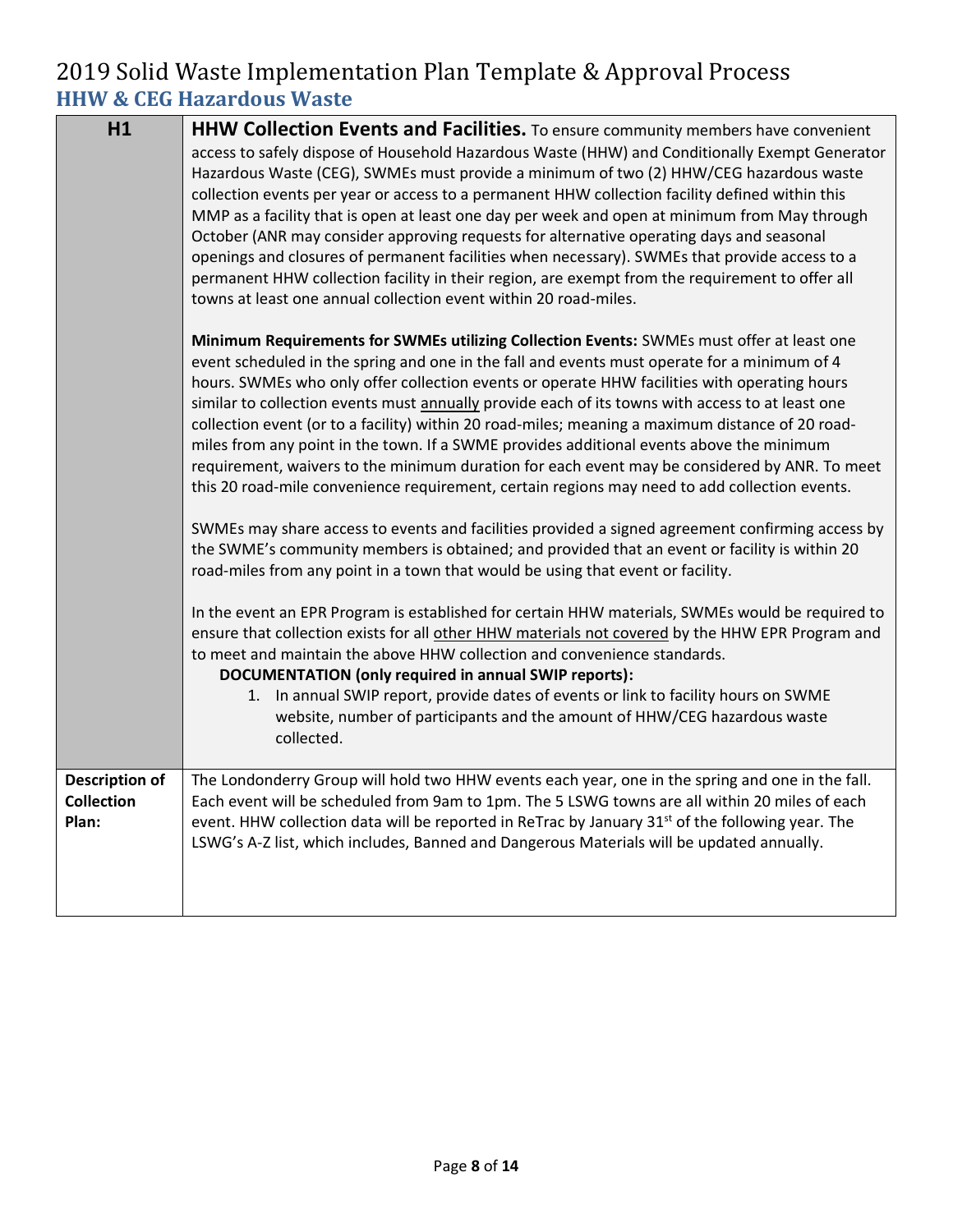| H <sub>2</sub>    | <b>Collection of Landfill-Banned and Dangerous Materials.</b> Each SWME shall<br>demonstrate that year-round collection options exist in their region for the following materials:<br>batteries, mercury containing lamps, mercury thermostats, 1- and 20-pound propane tanks,<br>electronics, paint, tires, used oil, and white goods (including discarded refrigerators, washing<br>machines, clothes dryers, ranges, water heaters, dishwasher, freezers). Collection locations can be<br>privately or publicly owned, such as auto parts stores collecting used oil, or hardware stores<br>collecting paint and fluorescent lamps. However, if the only collection location for a required<br>material closes during the SWIP term, then the SWME must provide a collection option for its<br>residents. All collection locations must be open at least one weekday and one weekend day per<br>week. In addition, all outreach promoting the collection of these materials must make clear that the<br>collection of these materials is separate from curbside, or blue-bin, recycling.<br>DOCUMENTATION (only required in annual SWIP reports):<br>1. In annual SWIP report, provide link to SWME's A-Z Guide's listings with name, location,<br>phone number, and website (if available) of the locations, by material type. |
|-------------------|------------------------------------------------------------------------------------------------------------------------------------------------------------------------------------------------------------------------------------------------------------------------------------------------------------------------------------------------------------------------------------------------------------------------------------------------------------------------------------------------------------------------------------------------------------------------------------------------------------------------------------------------------------------------------------------------------------------------------------------------------------------------------------------------------------------------------------------------------------------------------------------------------------------------------------------------------------------------------------------------------------------------------------------------------------------------------------------------------------------------------------------------------------------------------------------------------------------------------------------------------------------------------------------------------------------------------------|
| <b>Plan for</b>   | The Londonderry Group lists where and how to dispose of all of the above materials at                                                                                                                                                                                                                                                                                                                                                                                                                                                                                                                                                                                                                                                                                                                                                                                                                                                                                                                                                                                                                                                                                                                                                                                                                                              |
| <b>Updating</b>   | http://www.londonderryvt.org/recycletransfer/recycling/ on the A-Z list. The list will be updated as                                                                                                                                                                                                                                                                                                                                                                                                                                                                                                                                                                                                                                                                                                                                                                                                                                                                                                                                                                                                                                                                                                                                                                                                                               |
| <b>Collection</b> | needed. Any outreach will make clear that collection of any Hazardous Waste materials is separate                                                                                                                                                                                                                                                                                                                                                                                                                                                                                                                                                                                                                                                                                                                                                                                                                                                                                                                                                                                                                                                                                                                                                                                                                                  |
| Locations:        | from any recyclable material collections.                                                                                                                                                                                                                                                                                                                                                                                                                                                                                                                                                                                                                                                                                                                                                                                                                                                                                                                                                                                                                                                                                                                                                                                                                                                                                          |

## **Food Donation**

| F <sub>1</sub>                                 | Food Rescue. To ensure community awareness of food donation centers, SWMEs must, at<br>minimum, list food donation groups on their website (this can be part of the A-Z Guide). SWMEs<br>should contact and collaborate with local food redistribution groups to conduct outreach and<br>education to food businesses and institutions about opportunities to donate quality food within the<br>region to feed people. Related groups include Vermont Foodbank, hunger councils, food shelves,<br>churches, schools, and other nonprofit and community organizations that accept and distribute<br>donated food items.<br>DOCUMENTATION (only required in annual SWIP reports):<br>1. In annual SWIP report, provide link to SWME's A-Z Guide's food donation listing, with name,<br>location, phone number, and website (if available) of the food donation centers. |
|------------------------------------------------|-----------------------------------------------------------------------------------------------------------------------------------------------------------------------------------------------------------------------------------------------------------------------------------------------------------------------------------------------------------------------------------------------------------------------------------------------------------------------------------------------------------------------------------------------------------------------------------------------------------------------------------------------------------------------------------------------------------------------------------------------------------------------------------------------------------------------------------------------------------------------|
| <b>Plan for</b><br><b>Updating</b><br>Website: | Please see http://www.londonderryvt.org/wp-content/uploads/2018/02/Food-Shelf-Listings.pdf for<br>area food donation centers. A LSWG representative attends a monthly meeting that is attended by<br>community organizations including food donation centers where information is shared. Food<br>donation collection sites will be updated annually.                                                                                                                                                                                                                                                                                                                                                                                                                                                                                                                 |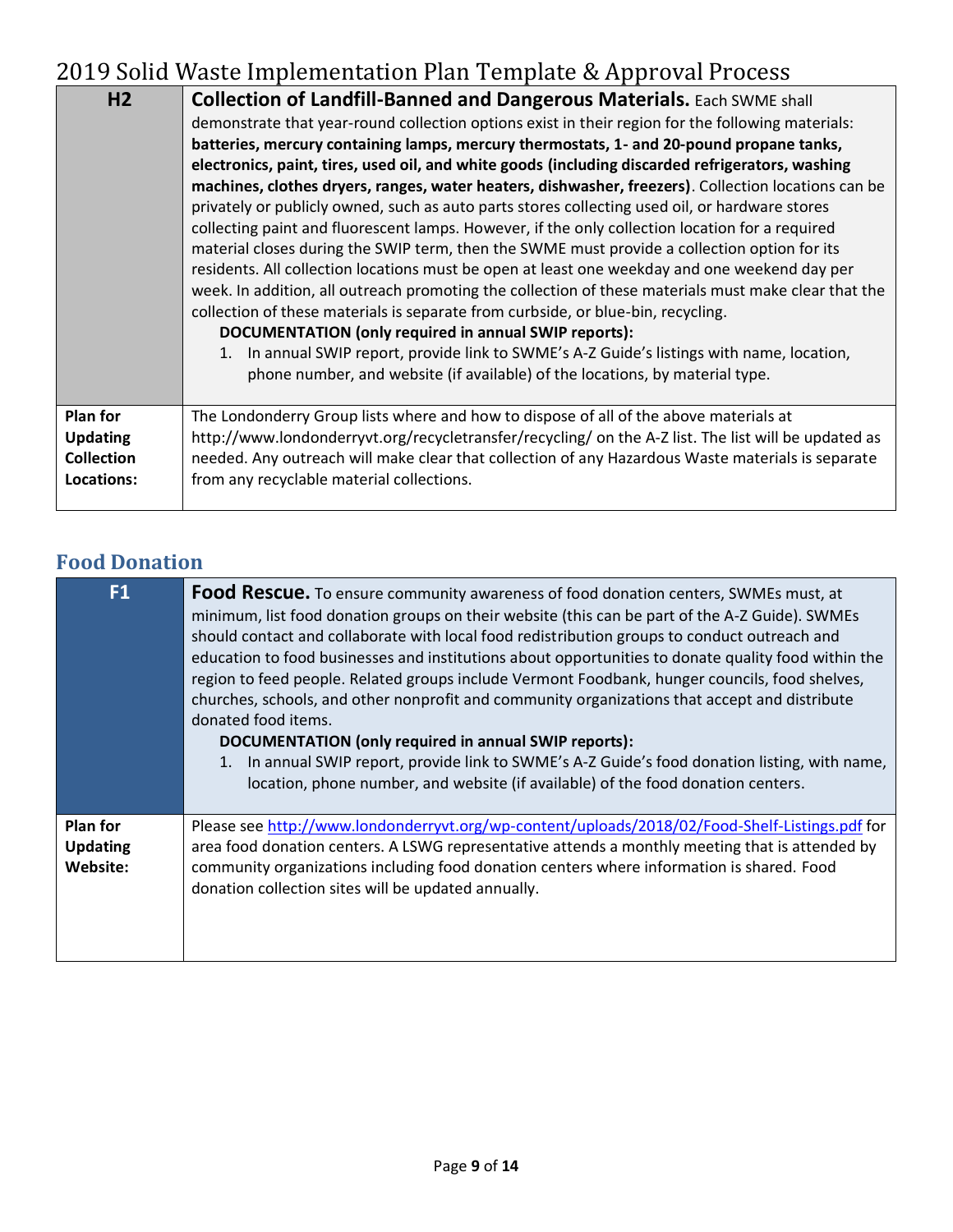| T1                                                                 | <b>Textile Reuse and Recycling.</b> To ensure community members have access to textile reuse<br>and recycling centers where used clothing can be donated, SWMEs must annually ensure that at<br>least one collection location exists within their region. Textile reuse/recycling locations can be<br>either privately or publicly owned. However, if the only collection location closes or ceases<br>collection during the SWIP term, then the SWME is responsible for providing a collection option for<br>its residents or partnering with another group that may coordinate an annual drop and swap event.<br>Collection locations can also be shared amongst SWMEs so long as the facility is within the same<br>county or SWME region. SWMEs must list where to donate and reuse/recycle "clothing/textiles"<br>in their A-Z Guides.<br>DOCUMENTATION (only required in annual SWIP reports):<br>In annual SWIP report, provide link to SWME's A-Z Guide's textiles reuse and recycling<br>1.<br>listing with name, location, phone number, and website (if available) of the textile reuse<br>and recycling center. |
|--------------------------------------------------------------------|-----------------------------------------------------------------------------------------------------------------------------------------------------------------------------------------------------------------------------------------------------------------------------------------------------------------------------------------------------------------------------------------------------------------------------------------------------------------------------------------------------------------------------------------------------------------------------------------------------------------------------------------------------------------------------------------------------------------------------------------------------------------------------------------------------------------------------------------------------------------------------------------------------------------------------------------------------------------------------------------------------------------------------------------------------------------------------------------------------------------------------|
| <b>Plan for</b><br><b>Ensuring</b><br><b>Collection</b><br>Exists: | The Londonderry Transfer Station accepts textiles for recycling. The Thrifty Attic, a Londonderry<br>thrift store accepts and sells textiles. What they do not sell they bring to the collection location at<br>the Londonderry Transfer Station. Textile collection sites will be updated annually.                                                                                                                                                                                                                                                                                                                                                                                                                                                                                                                                                                                                                                                                                                                                                                                                                        |

## **Construction & Demolition (C&D)**

| C <sub>1</sub>                                                     | Leaf, Yard, and Clean Wood Debris Recycling. To ensure community members have<br>options to recycle leaf, yard, and clean wood debris that are banned from landfill disposal, SWMEs<br>must annually ensure that at least one leaf, yard, and clean wood recycling collection location<br>exists within their jurisdiction. This location can be either privately or publicly owned; however, if<br>the only collection location closes or ceases collection during the SWIP term, then the SWME must<br>provide a collection option for its community members. SWMEs must list where to drop off clean<br>wood in their A-Z Guides. Recycling options can include dimensional lumber that is reused, clean<br>wood that is burned to produce heat and/or power for buildings (including wood stoves), clean<br>wood that is chipped to create mulch or compost feedstocks, and other options listed in the state's<br>Leaf, Yard, and Clean Wood Debris Guide. Collection locations should be co-located with solid waste<br>facilities that collect C&D and trash to make clean wood recycling convenient.<br>DOCUMENTATION (only required in annual SWIP reports):<br>In annual SWIP report, provide link to SWME's A-Z Guide's clean wood recycling listing with<br>1.<br>name, location, phone number, and website (if available) of the collection location. |
|--------------------------------------------------------------------|--------------------------------------------------------------------------------------------------------------------------------------------------------------------------------------------------------------------------------------------------------------------------------------------------------------------------------------------------------------------------------------------------------------------------------------------------------------------------------------------------------------------------------------------------------------------------------------------------------------------------------------------------------------------------------------------------------------------------------------------------------------------------------------------------------------------------------------------------------------------------------------------------------------------------------------------------------------------------------------------------------------------------------------------------------------------------------------------------------------------------------------------------------------------------------------------------------------------------------------------------------------------------------------------------------------------------------------------------------------------|
| <b>Plan for</b><br><b>Ensuring</b><br><b>Collection</b><br>Exists: | The Londonderry Transfer Station accepts Leaf, Yard and Clean Wood debris.                                                                                                                                                                                                                                                                                                                                                                                                                                                                                                                                                                                                                                                                                                                                                                                                                                                                                                                                                                                                                                                                                                                                                                                                                                                                                         |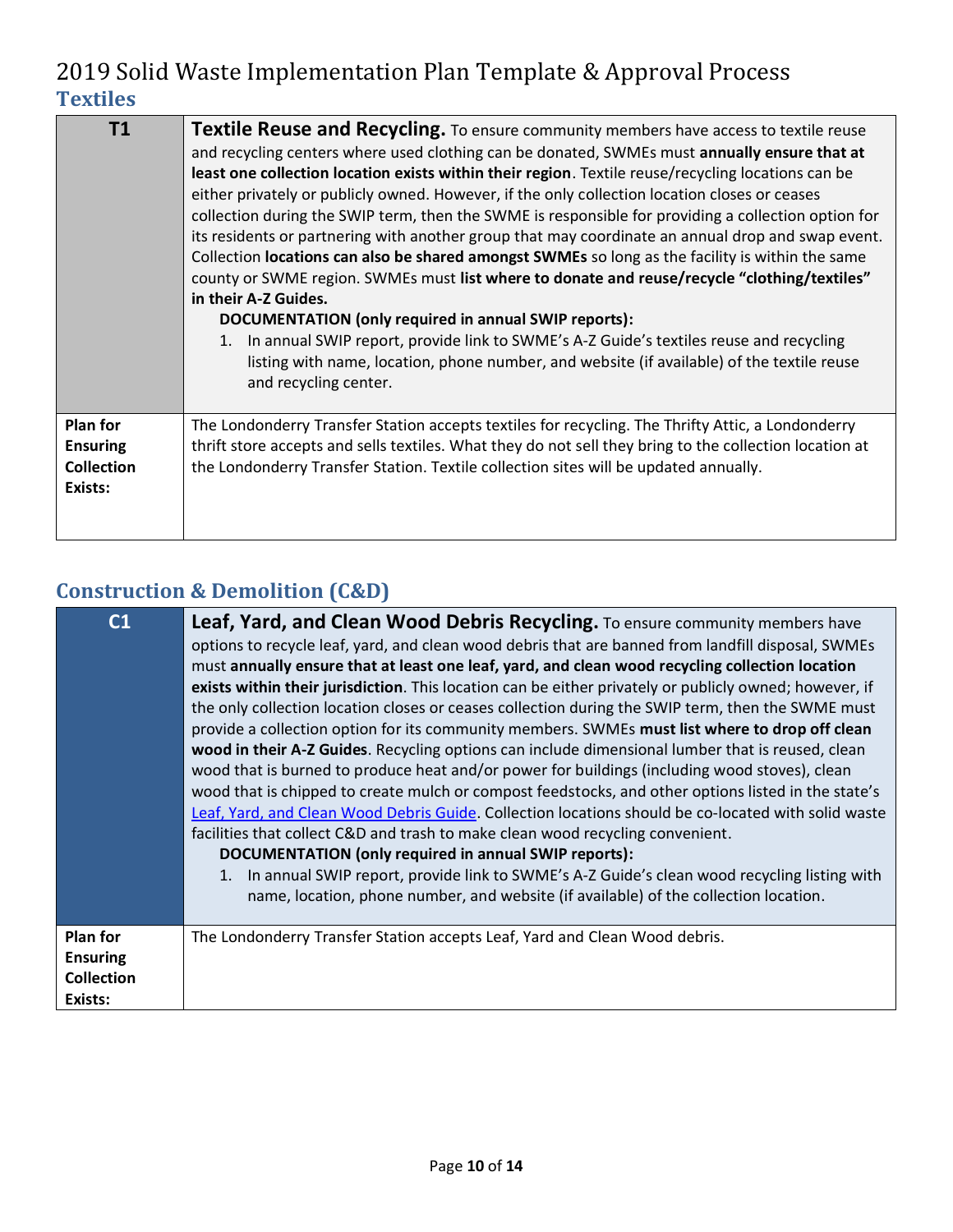| C <sub>2</sub>                                                     | <b>Asphalt Shingles and Drywall Recycling.</b><br>Asphalt Shingles Recycling: To ensure community members have options to recycle asphalt<br>shingles, SWMEs must ensure that at least one recycling collection location exists within their<br>region. Collection locations can be privately or publicly owned. However, if the only recycling<br>collection location closes during the SWIP term, then the SWME must provide a collection option.<br>Collection locations may be shared amongst SWMEs. ANR may suspend this requirement upon<br>finding that insufficient markets exist for these materials.                                                                                                                                                                                                                                                                                                 |
|--------------------------------------------------------------------|----------------------------------------------------------------------------------------------------------------------------------------------------------------------------------------------------------------------------------------------------------------------------------------------------------------------------------------------------------------------------------------------------------------------------------------------------------------------------------------------------------------------------------------------------------------------------------------------------------------------------------------------------------------------------------------------------------------------------------------------------------------------------------------------------------------------------------------------------------------------------------------------------------------|
|                                                                    | Clean Drywall Recycling: To promote the recycling of clean drywall, SWMEs must list where to<br>drop off clean drywall for recycling in their A-Z Guides (even if drywall recycling collection<br>locations are outside of the SWME region). To encourage development of options for drywall<br>recycling collection, SWMEs must contact drywall recycling collectors once during the SWIP term to<br>determine costs for obtaining drywall recycling collection services in their region.<br>DOCUMENTATION (only required in annual SWIP reports):<br>1. In annual SWIP report, provide link to SWME's A-Z Guide's asphalt shingles and drywall<br>recycling listing with name, location, phone number, and website (if available) of these<br>recycling collection locations.<br>2. Fifth (5 <sup>th</sup> ) Year SWIP Report: describe contact made to drywall recyclers for costs for<br>recycling option. |
| <b>Plan for</b><br><b>Ensuring</b><br><b>Collection</b><br>Exists: | As March 2020, we have found no asphalt shingle recycling collection locations in our region.<br>Contact was made with our hauler, Casella, to ask if they might consider a collection. The response<br>was "We currently do not see any viable options for recycling shingles at the point. We will<br>continue to explore locations to try to meet the collection requirement by 2021".<br>LSWG will continue to explore possible locations where asphalt shingles might be accepted and<br>recycled. Currently Myers is the only asphalt collection site in the state. Colchester is 130 miles<br>from our area making the collection of asphalt shingles cost prohibitive.<br>LSWG will contact dry clean Drywall Recycling locations at least once during the SWIP period and<br>include it in the A-Z list.                                                                                              |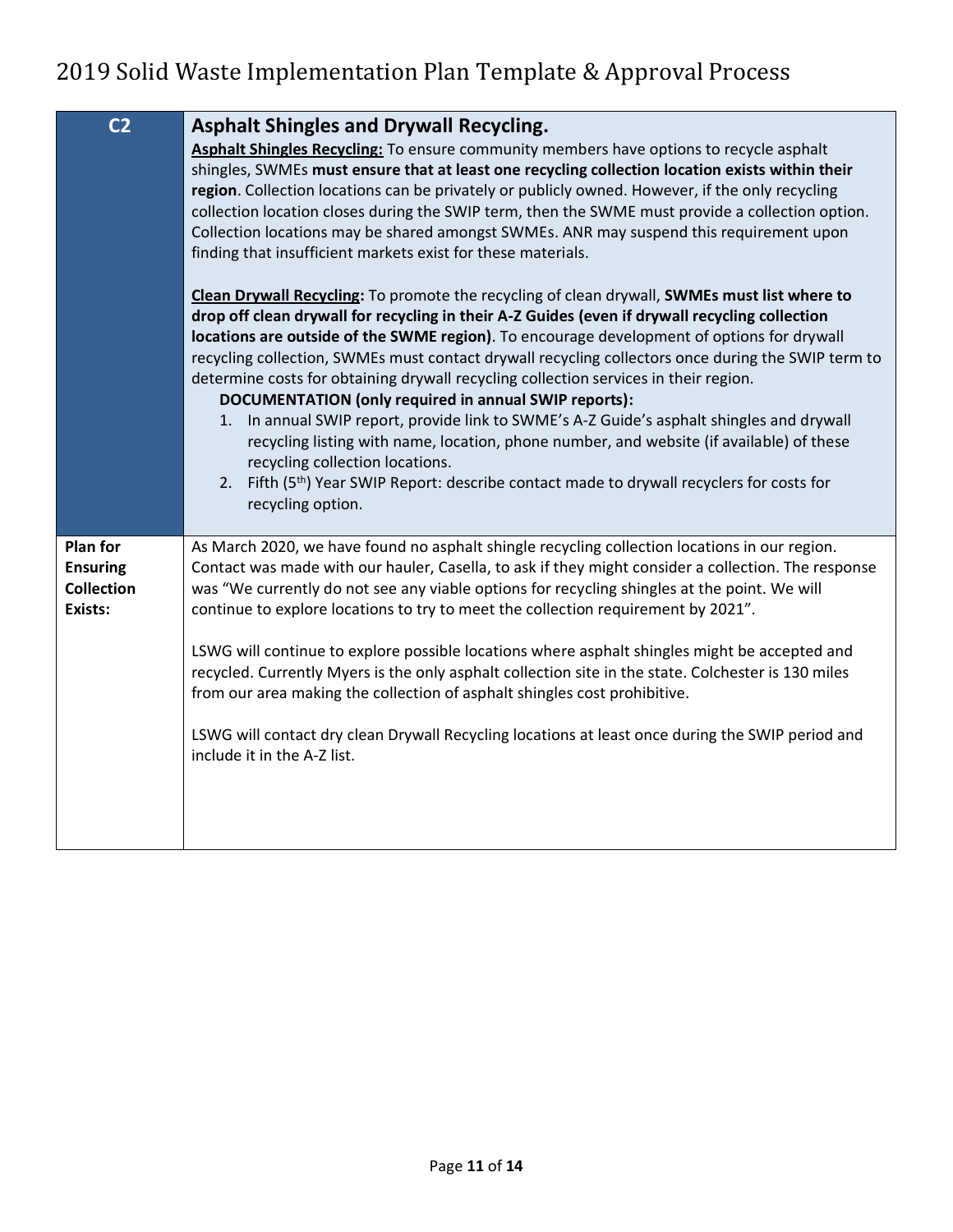### 2019 Solid Waste Implementation Plan Template & Approval Process **Residuals – Biosolids, Wood Ash, Short Paper Fiber**

| R1                                                                          | <b>Residuals Recycling Meetings.</b> To promote the recycling of residual materials, each SWME<br>must attend and help ANR Residuals Program staff host and coordinate at least one regional<br>public meeting on residuals recycling during the SWIP term. ANR Residuals Program staff will help<br>SWMEs organize the meetings, give a presentation, and identify speakers and invitees. SWMEs<br>must reserve a space to hold the meetings and send invitations to water/wastewater and public<br>works employees, town managers, select board members, septic and biosolids service providers,<br>citizens, industrial waste generators, and others as appropriate. ANR Residuals Program staff will<br>collaborate with SWMEs to develop a meeting agenda that best suits the needs or issues of the<br>region and its towns. Meeting agendas could cover the benefits and challenges of recycling<br>biosolids and other residual materials, like stabilized septage, wood ash, and short paper fibers, as<br>well as education campaigns for the public on residual materials and keeping non-flushables and<br>toxics out of the wastewater stream and septic systems.<br>DOCUMENTATION (only required in annual SWIP reports):<br>Collaborate with Residuals staff to host/coordinate regional public meeting on residuals<br>recycling.<br>Report date of meeting and list of attendees in 5 <sup>th</sup> year SWIP report.<br>2. |
|-----------------------------------------------------------------------------|----------------------------------------------------------------------------------------------------------------------------------------------------------------------------------------------------------------------------------------------------------------------------------------------------------------------------------------------------------------------------------------------------------------------------------------------------------------------------------------------------------------------------------------------------------------------------------------------------------------------------------------------------------------------------------------------------------------------------------------------------------------------------------------------------------------------------------------------------------------------------------------------------------------------------------------------------------------------------------------------------------------------------------------------------------------------------------------------------------------------------------------------------------------------------------------------------------------------------------------------------------------------------------------------------------------------------------------------------------------------------------------------------------------------------------------------|
| Plan for<br><b>Assisting with</b><br><b>Meeting</b><br><b>Coordination:</b> | In an effort to help coordinate at least one residual recycling regional meeting, LSWG will contact<br>and invite water/wastewater, select board members and biosolids service providers and other<br>appropriate entities in LSWG towns to attend a meeting. If no other meeting is planned in our<br>region, LSWG will offer a meeting place where others from the region can attend. LSWG will report<br>on the results of the meeting.                                                                                                                                                                                                                                                                                                                                                                                                                                                                                                                                                                                                                                                                                                                                                                                                                                                                                                                                                                                                   |

### **Additional SWIP Requirements Outlined in Overview**

| <b>Solid Waste</b>     | Describe siting criteria that will apply to solid waste facilities which may be proposed by any public                                                                                                                                |
|------------------------|---------------------------------------------------------------------------------------------------------------------------------------------------------------------------------------------------------------------------------------|
| <b>Facility Siting</b> | or private entity in the SWME region. As required by 10 V.S.A. §6605(c), siting criteria shall not be                                                                                                                                 |
| <b>Criteria</b>        | less stringent than the criteria in Vermont Solid Waste Management Rules.                                                                                                                                                             |
| <b>Description:</b>    | While there are no plans to site a solid waste facility on the horizon, if such a proposal is brought to<br>the attention of the five towns within the Londonderry SW Group, the criteria in 10 V.S.A. §6605(c<br>will be adhered to. |

| <b>Specify Facilities</b> | Explain the process and standards to be used to determine if newly proposed solid waste facilities     |
|---------------------------|--------------------------------------------------------------------------------------------------------|
| Included in               | would be included in the SWIP. The process may reference siting criteria and existing zoning           |
| <b>SWIP &amp; How</b>     | ordinances, may require a host town agreement, or may defer to requirements in the Vermont             |
| Proposed                  | Solid Waste Management Rules for some or all types of solid waste facilities. The standard(s) for      |
| <b>Facilities Will Be</b> | being included in the SWIP should be clear.                                                            |
| <b>Reviewed</b>           |                                                                                                        |
| <b>Facilities and</b>     | Currently, the Londonderry Transfer Station is applying for recertification. The facility will be      |
| <b>Process:</b>           | reviewed through this process. Recertification application was submitted summer 2020. While            |
|                           | there are no plans to site a solid waste facility on the horizon, if such a proposal is brought to the |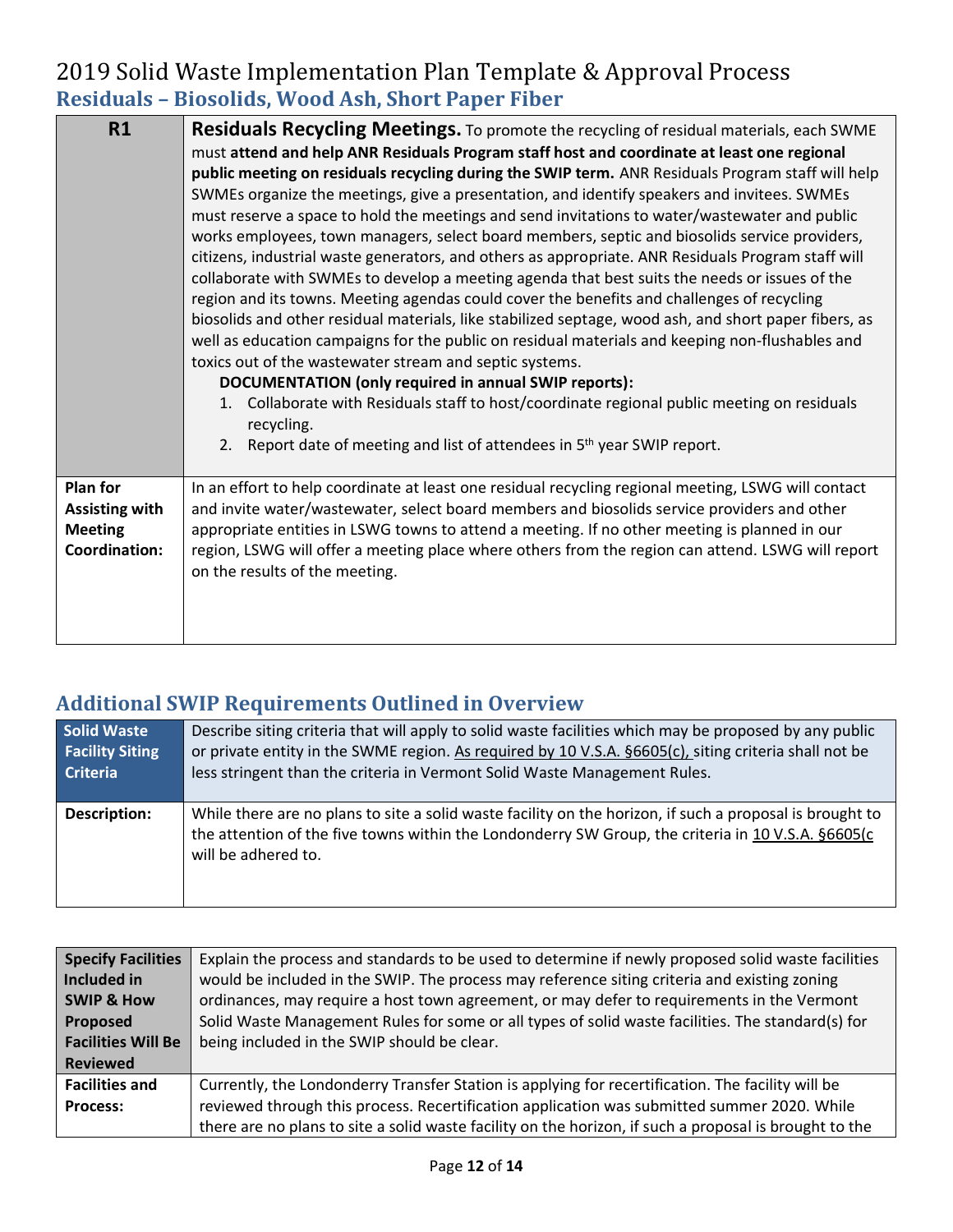| <b>Specify Facilities</b> | Explain the process and standards to be used to determine if newly proposed solid waste facilities  |
|---------------------------|-----------------------------------------------------------------------------------------------------|
| Included in               | would be included in the SWIP. The process may reference siting criteria and existing zoning        |
| <b>SWIP &amp; How</b>     | ordinances, may require a host town agreement, or may defer to requirements in the Vermont          |
| <b>Proposed</b>           | Solid Waste Management Rules for some or all types of solid waste facilities. The standard(s) for   |
| <b>Facilities Will Be</b> | being included in the SWIP should be clear.                                                         |
| <b>Reviewed</b>           |                                                                                                     |
|                           | attention of the five towns within the Londonderry SW Group, the criteria in 10 V.S.A. §6605(c will |
|                           | be adhered to.                                                                                      |
|                           |                                                                                                     |
|                           |                                                                                                     |
|                           |                                                                                                     |

| <b>Public</b><br><b>Participation in</b><br>the SWIP<br>Approval<br><b>Process</b> | Describe the process to be used to ensure public participation in the development and<br>implementation of the SWIP. The local community should be notified of opportunities to participate<br>in the SWIP development and implementation. In accordance with state statute, SWMEs must hold<br>at least two public meetings on the draft SWIP. |
|------------------------------------------------------------------------------------|-------------------------------------------------------------------------------------------------------------------------------------------------------------------------------------------------------------------------------------------------------------------------------------------------------------------------------------------------|
| <b>Description of</b><br><b>Process:</b>                                           | Once LSWG's draft SWIP is approved, two public meeting will be planned to ensure public<br>participation in the development and implementation of the SWIP. The LSWG will submit a<br>summary of the date of meetings to ANR as part of the final approval process                                                                              |

| <b>Ordinances</b>               | Include copies of any solid waste related ordinances with the SWIP. |
|---------------------------------|---------------------------------------------------------------------|
| Copies of<br><b>Ordinances:</b> | See attached for SW ordinances.                                     |

| <b>Conformance</b><br>with Other<br><b>Plans</b> | Demonstrate that the SWIP is in conformance with any regional plan adopted in accordance with<br>24 V.S.A Chapter 117. Demonstration may be in the form of a letter from the applicable regional<br>planning commission regarding conformance of the solid waste implementation plan with the<br>regional plan(s), copies of pertinent sections of the regional plan(s), or other documentation that<br>proves conformance.                                                                                                                                                                                                                                                                                                             |
|--------------------------------------------------|-----------------------------------------------------------------------------------------------------------------------------------------------------------------------------------------------------------------------------------------------------------------------------------------------------------------------------------------------------------------------------------------------------------------------------------------------------------------------------------------------------------------------------------------------------------------------------------------------------------------------------------------------------------------------------------------------------------------------------------------|
| Letter or other<br>Documentation:                | <b>SOLID WASTE MANAGEMENT</b><br>Eighteen WRC member towns belong to the Windham Solid Waste Management District<br>(Brattleboro, Brookline, Dover, Dummerston, Guilford, Halifax, Jamaica, Marlboro, Newfane,<br>Putney, Readsboro, Stratton, Townshend, Vernon, Wardsboro, Westminster, Whitingham,<br>Wilmington, and Winhall), two belong to the Southern Windsor/Windham Counties Solid Waste<br>Management District (Grafton and Rockingham), and three (Londonderry, Weston, and Windham)<br>belong to the Londonderry Cooperative Group. Searsburg operates its own municipal facility.<br>Athens has a contract with Triple T Trucking for services and Somerset (an unincorporated town)<br>has no waste management facility. |